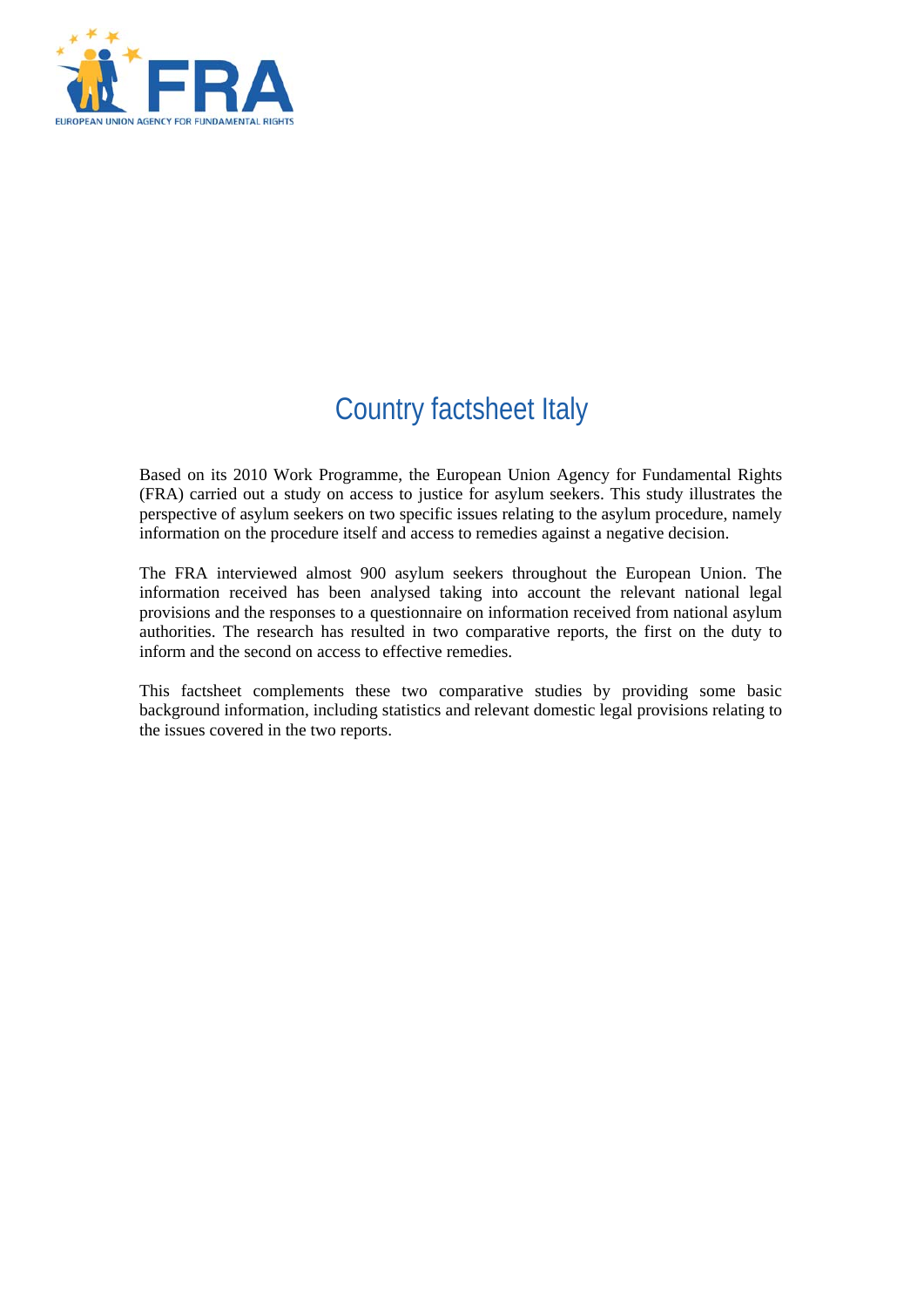# 1. Statistics

**Statistics on asylum applications (Total and top 10 nationalities)**

| <b>2009 Top 10 Nationalities</b> |        | 2008 Top 10 Nationalities |        |
|----------------------------------|--------|---------------------------|--------|
| Total                            | 17.670 | Total                     | 30,145 |
| Nigeria                          | 3,710  | Nigeria                   | 5,670  |
| Unknown                          | 1,975  | Somalia                   | 4,865  |
| Somalia                          | 1,490  | Eritrea                   | 2,935  |
| Pakistan                         | 1,250  | Ghana                     | 1,815  |
| Bangladesh                       | 1,195  | Afghanistan               | 1,730  |
| Eritrea                          | 865    | Bangladesh                | 1,685  |
| Ghana                            | 845    | <b>Ivory Coast</b>        | 1,655  |
| Afghanistan                      | 615    | Pakistan                  | 1,145  |
| <b>Ivory Coast</b>               | 575    | Iraq                      | 755    |
| Turkey                           | 500    | <b>Burkina Faso</b>       | 645    |

**Statistics on first instance asylum decisions (Total positive decisions - top five nationalities)** 

| 2009        |                                              |                                           |                           |                 |                                        |                                       |                                                   |
|-------------|----------------------------------------------|-------------------------------------------|---------------------------|-----------------|----------------------------------------|---------------------------------------|---------------------------------------------------|
|             | Geneva<br><b>Convention</b><br><b>Status</b> | <b>Subsidiary</b><br>protection<br>status | Humanitarian <sup>1</sup> | <b>Rejected</b> | <b>Total</b><br>number of<br>decisions | <b>Total</b><br>positive<br>decisions | Recognition<br>rate <sup>2</sup><br>$\frac{0}{2}$ |
| Total       | 2,250                                        | 5,335                                     | 1,480                     | 13.950          | 23,015                                 | 9,065                                 | 39.4                                              |
| Somalia     | 230                                          | 2,125                                     | 55                        | 130             | 2,540                                  | 2,415                                 | 95.1                                              |
| Eritrea     | 390                                          | 870                                       | 40                        | 310             | 1,610                                  | 1,300                                 | 80.7                                              |
| Afghanistan | 195                                          | 470                                       | 25                        | 80              | 775                                    | 695                                   | 89.7                                              |
| Nigeria     | 50                                           | 170                                       | 425                       | 4.925           | 5,565                                  | 640                                   | 11.5                                              |
| Unknown     | 280                                          | 305                                       |                           | 665             | 1,250                                  | 585                                   | 46.8                                              |

**Statistics on final decisions (Total positive decisions - top five nationalities)** 

| 2009               |                                                     |                                           |                           |                 |                                        |                                       |                                                   |
|--------------------|-----------------------------------------------------|-------------------------------------------|---------------------------|-----------------|----------------------------------------|---------------------------------------|---------------------------------------------------|
|                    | <b>Geneva</b><br><b>Convention</b><br><b>Status</b> | <b>Subsidiary</b><br>protection<br>status | Humanitarian <sup>1</sup> | <b>Rejected</b> | <b>Total</b><br>number of<br>decisions | <b>Total</b><br>positive<br>decisions | Recognition<br>rate <sup>2</sup><br>$\frac{0}{0}$ |
| Total              | 45                                                  |                                           | n.a.                      | 1,475           | n.a.                                   | n.a.                                  |                                                   |
| Nigeria            | 15                                                  |                                           | n.a.                      | 490             | n.a.                                   | n.a.                                  |                                                   |
| <b>Ivory Coast</b> | 10                                                  |                                           | n.a.                      | 115             | n.a.                                   | n.a.                                  |                                                   |
| Turkey             |                                                     |                                           | n.a.                      | 20              | n.a.                                   | n.a.                                  |                                                   |
| Togo               |                                                     |                                           | n.a.                      | 50              | n.a.                                   | n.a.                                  |                                                   |
| Bangladesh         |                                                     |                                           | n.a.                      | 90              | n.a.                                   | n.a.                                  |                                                   |

*Notes: These tables are based on categories used by Eurostat. The way Eurostat presents its data may not necessarily correspond to categories used at national level. This can particularly be the case with statistics provided under 'humanitarian status'. For a more detailed understanding of the data, the reader is invited to consult national statistics at* 

*<http://www.interno.it/mininterno/export/sites/default/it/temi/asilo/sottotema009.html>.* 

*Data has been rounded to the nearest 5. Due to the rounding, the sum of individuals may not necessarily match the given total. 0 means less than 3; n.a. = not available.* 

<sup>1</sup> Covering persons granted authorisation to stay for **humanitarian reasons** under national law by *administrative or judicial bodies. It includes persons who are not eligible for international protection as currently defined in the first stage legal instruments but are nonetheless protected against removal under the obligations that are imposed on all Member States by international refugee or human rights instruments or on the basis of principles flowing from such instruments.* 

*2 The recognition rate corresponds to the proportion of positive first instance or final on appeal decisions out of the total number of decisions in 2009. Positive decisions include the provision of refugee status, subsidiary protection and humanitarian protection (where data is available).* 

*Source: [Eurostat,](http://epp.eurostat.ec.europa.eu/) Data extracted on 01 September 2010.*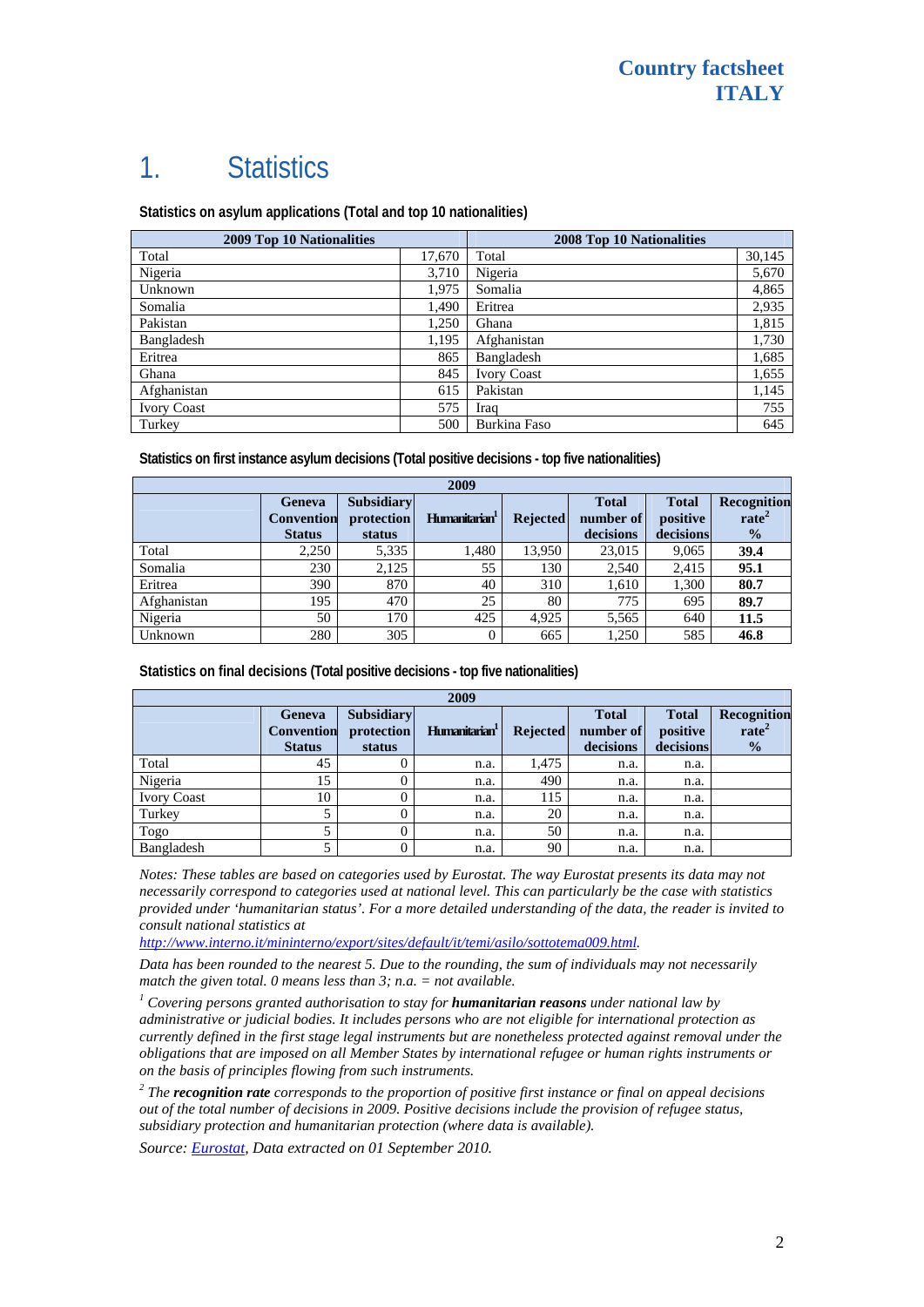# 2. Background Information

## Asylum legislation[1](#page-2-0)

[Law n. 189 \(2002](http://www.unhcr.org/refworld/pdfid/3e676d5fa.pdf)) on immigration and asylum

Legislative Decree (*decreto legislativo*[\) No. 25, 28 January 2008 \(implementing Directive](http://www.interno.it/mininterno/export/sites/default/it/sezioni/servizi/legislazione/immigrazione/0984_2008_02_15_Dlgs_28_1_2008_25.html)  [2005/85/CE\)](http://www.interno.it/mininterno/export/sites/default/it/sezioni/servizi/legislazione/immigrazione/0984_2008_02_15_Dlgs_28_1_2008_25.html) (in Italian)

Legislative Decree (*decreto legislativo*) No.159, 3 October 2008 (on the amendments of the *decreto legislativo* No. 25/2008)

Legislative Decree (*decreto legislativo*) No.251, 19 November 2007 (implementing Directive 2004/83/CE)

## Asylum authorities

#### **First instance authority**

10 Territorial Commissions for the recognition of international protection (*[Commissioni](http://www.interno.it/mininterno/export/sites/default/it/temi/asilo/sottotema0021/)  [territoriali per il riconoscimento della protezione internazionale](http://www.interno.it/mininterno/export/sites/default/it/temi/asilo/sottotema0021/)*), coordinated by the National Commission for the Right of Asylum.

#### **Second instance authority**

Civil Courts - Single judge bench

# 3. Duty to inform asylum seekers

The Legislative Decree (LD) No. 25/2008 guarantees the asylum seeker's right to information, language and legal assistance as well as the opportunity to communicate with UNHCR or any other organisation dealing with asylum issues. An information leaflet is provided to the applicant in his/her native language or, if this is not possible, in English, French, Spanish or Arabic (Article 10(4)).

The National Commission in cooperation with UNHCR as well as other organisations and under the coordination of the Ministry of Interior produced an [information leaflet](http://www.interno.it/mininterno/export/sites/default/it/sezioni/sala_stampa/notizie/asilo/0518_2009_09_08_traduzioni_nove_lingue.html) describing the asylum procedure in Italian, which has been translated into 10 other languages.

In March 2010, the Ministry of Interior provided the following information to the FRA as regards written information materials.

| <b>Written information</b><br>materials                        | Brochure translated into 10 languages.                                                                  |  |  |
|----------------------------------------------------------------|---------------------------------------------------------------------------------------------------------|--|--|
| <b>Provided when?</b>                                          | At the time of lodging the application.                                                                 |  |  |
| Provided by whom?                                              | The competent police officer who receives the application provides<br>information to the asylum seeker. |  |  |
| Has an evaluation of<br>information tools been<br>carried out? | No.                                                                                                     |  |  |

<span id="page-2-0"></span><sup>&</sup>lt;sup>1</sup> The legal information in this factsheets has been updated to reflect the situation on 1 September 2010.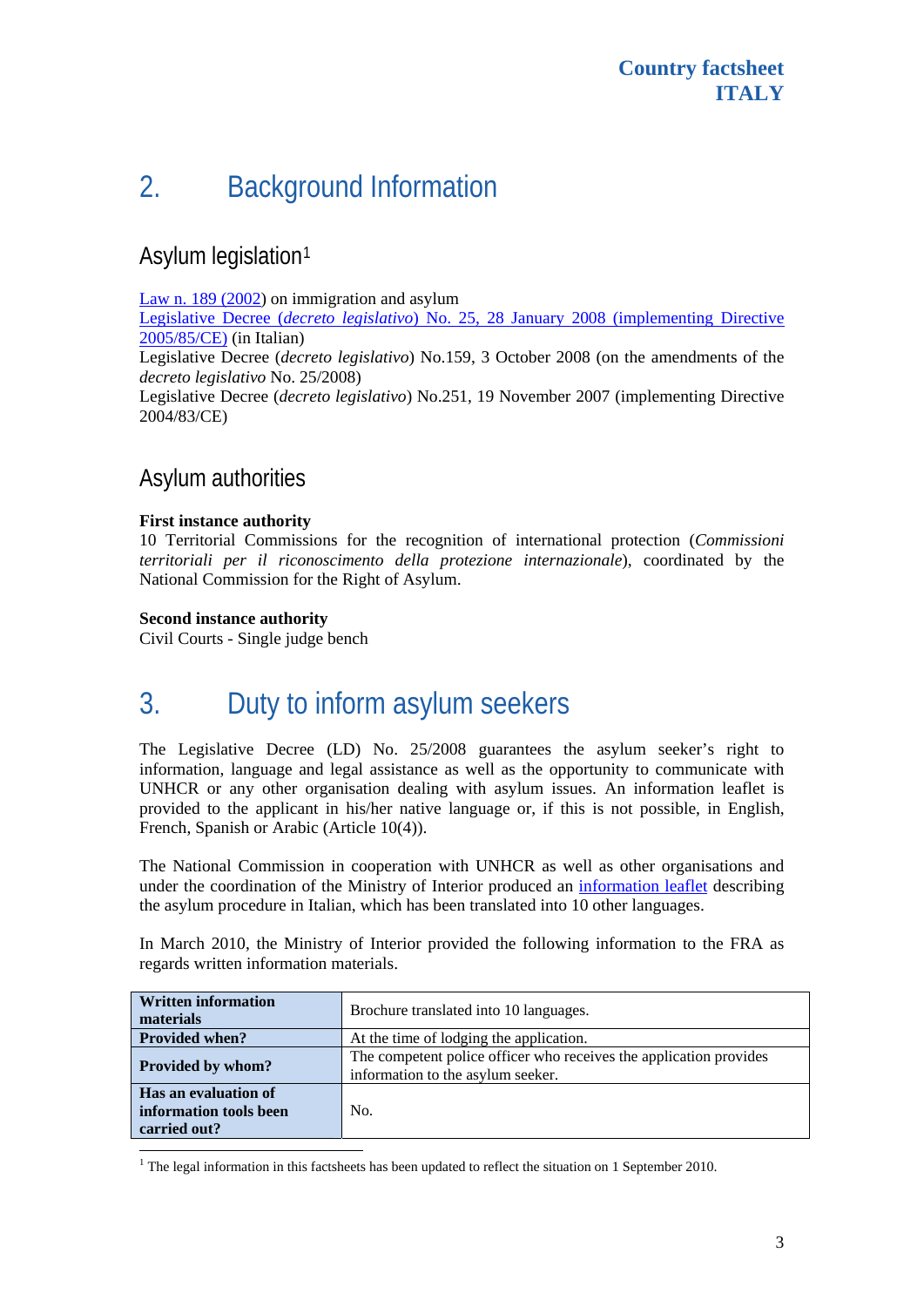# 4. Effective Remedy

## Type of procedures

The asylum seeker has to file the request for international protection to the border police - at the time of the arrival in Italy - or to the nearest Police Headquarters, if s/he is already in Italy.

The Dublin Unit within the Ministry of Interior is in charge of identifying if Italy is responsible for examining the applications.

All other decisions, including admissibility decisions for persons who have already been recognised as refugees in a country signatory to the 1951 Convention or who have submitted a subsequent application, are taken by one of the 10 Territorial Commissions composed of different authorities as well as a representative of the UNHCR. The Territorial Commission can in certain circumstances reject the application as manifestly unfounded if the application is abusive or evidently lacks any ground. Vulnerable persons and manifestly well-founded applications can be processed by the territorial commission on a priority basis.

### Duty to state reasons for rejection and procedure to appeal

The LD No. 25/2008 states the duty to motivate negative decisions and to provide information on the filing of an appeal (Article 9).

The decision has to be notified to the asylum seeker in a timely manner. The content of the decision will be provided in the language of the asylum seekers or, when this is not possible, either in English, French, Spanish, or Arabic. (Article 10(4), LD No. 25/2008)

## Time limits for appeal

The time limit does not depend on the type of the procedure, but rather on the grounds upon which an appellant was sent to a removal centre (Identification and Expulsion Centre - CIE) or a reception centre (Reception Centre for Asylum Seekers - CARA) (LD No. 25/2008, Article 35). A time limit of 30 days applies if the applicant was not sent to a reception or removal centre (Article 35(1), LD No.  $25/2008$ ), whereas a 15 days time limit applies if he/she was placed in one of such facilities (Article 35(1), LD No. 25/2008).

| <b>Type of procedure</b>                                        | <b>Time limits</b> | <b>Right to remain</b>                                                                                                                                                                                                                                                                                                                                                                                                   |
|-----------------------------------------------------------------|--------------------|--------------------------------------------------------------------------------------------------------------------------------------------------------------------------------------------------------------------------------------------------------------------------------------------------------------------------------------------------------------------------------------------------------------------------|
| Applicant placed in<br>a reception centres<br>or removal centre | 15 days            | In general, automatic suspensive effect, except for<br>inadmissibility (subsequent applications or<br>applicants recognised as refugees in a country<br>signatory to the 1951 Convention), manifestly<br>unfounded applications, and persons sent to a CIE<br>on the basis of Art. 21 of LD No. 25/2008, persons<br>sent to a CARA on the basis of Art. 20.2(b) and (c)<br>of LD No. 25/2008. In those cases, suspensive |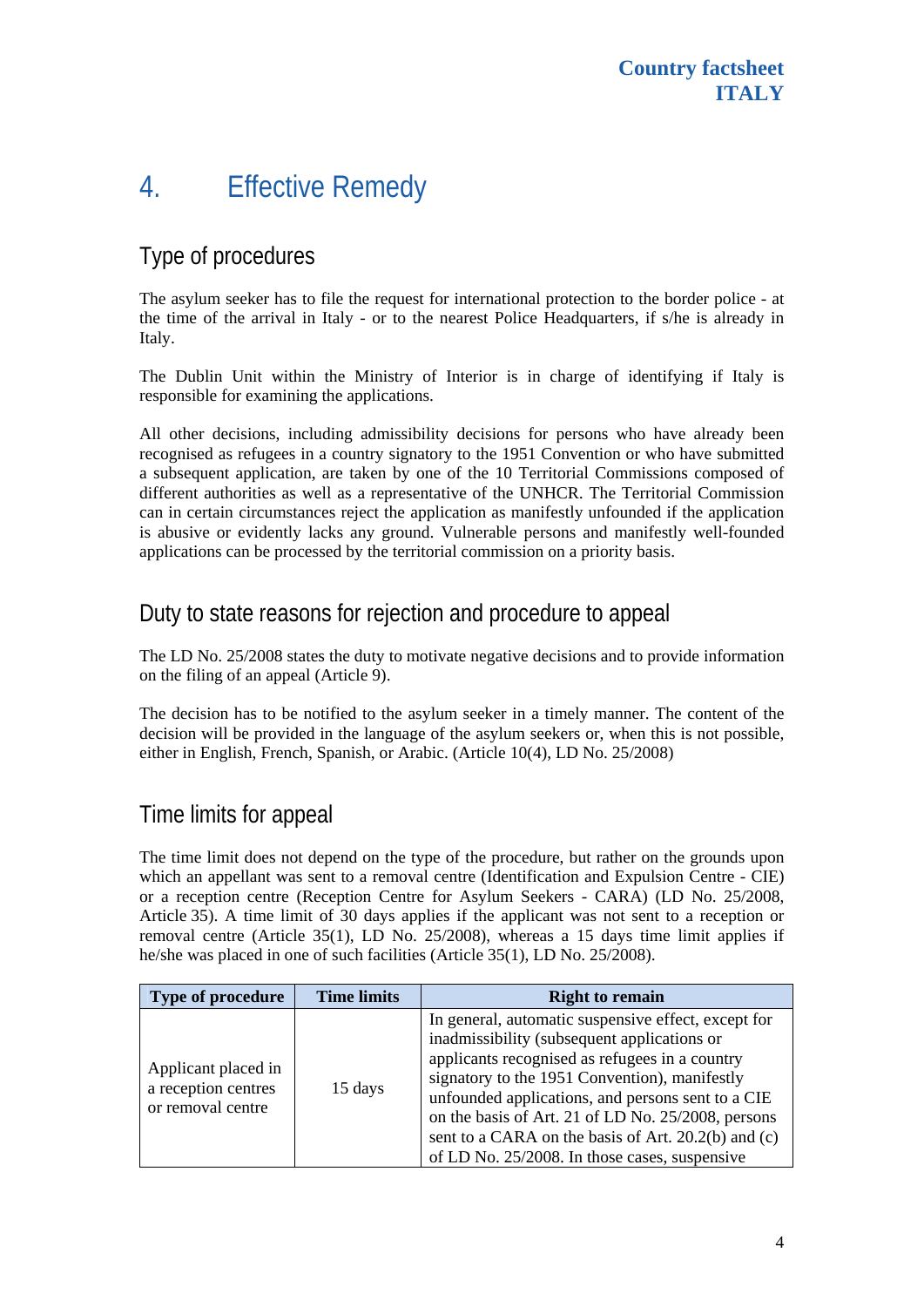#### **Country factsheet ITALY**

| Type of procedure             | <b>Time limits</b>                                   | <b>Right to remain</b>                                                                                                                                                              |  |
|-------------------------------|------------------------------------------------------|-------------------------------------------------------------------------------------------------------------------------------------------------------------------------------------|--|
|                               |                                                      | effect can be requested to the Court examining the                                                                                                                                  |  |
|                               |                                                      | case on appeal.                                                                                                                                                                     |  |
| Applicant placed<br>elsewhere | 30 days                                              | In general, automatic suspensive effect, except for<br>inadmissibility and manifestly unfounded<br>applications where suspensive effect can be<br>requested in the individual case. |  |
| Dublin procedure              | 15 or 30<br>depending on<br>type of<br>accommodation | No automatic suspensive effect, but it can be<br>requested in the individual case                                                                                                   |  |

## Right to remain in the country during appeal

As a general rule, the appeal against a first instance decision has a suspensive effect (Article 35(6) LD No. 25/2008). In the following cases, however the execution of the first instance decision is not automatically suspended (Article 35(7-8) LD No. 25/2008):

- manifestly unfounded applications;
- inadmissible repeat applications:
- decisions taken following the unjustified departure from the reception centre;
- persons sent to a reception or a removal centre (CARA or CIE) on the grounds provided by Article  $20(2)(b)$  and (c) LD No.  $25/2008$  – when the applicant has applied for international protection after s/he was stopped by the police having evaded or attempted to evade border controls, or having been stopped by the police in conditions of irregular stay;
- persons sent to an removal centre (CIE) on the grounds provided by Article  $21(1)(a)$ , (b) and (c) – when Article 1F of the 1951 Geneva Convention applies, when the applicant was previously condemned in Italy for a serious crime, or the applicant had been issued with an expulsion order prior to the asylum application.

In these cases the applicant can request the appeals body to grant suspensive effect provided s/he can bring forward serious and well-founded reasons (Article 35(7) LD No. 25/2008). The appellant is in any case legally staying in Italy at least until the deadline to lodge an appeal has expired (Article 32(4) LD No. 25/2008).

## Legal Aid

In appeal procedures, free legal aid is granted only to those asylum seekers fulfilling the financial requirements set by the *decreto del Presidente della Repubblica* No. 115, 30 May 2002 (Article 16, LD No.25), i.e. having a taxable income not exceeding  $\epsilon$ 9,269.22.

The asylum seeker and/or his/her legal representative or lawyer are given the opportunity to access all the information relating to the asylum procedure (Article 17, LD No. 25).

#### Language assistance

Throughout the asylum procedure, language assistance is guaranteed. All communication regarding the procedures is given to the asylum seeker in his/her native language; if interpretation in the native language is not available, the asylum seeker may choose from one of the following languages: English, French, Spanish or Arabic. The assistance of an